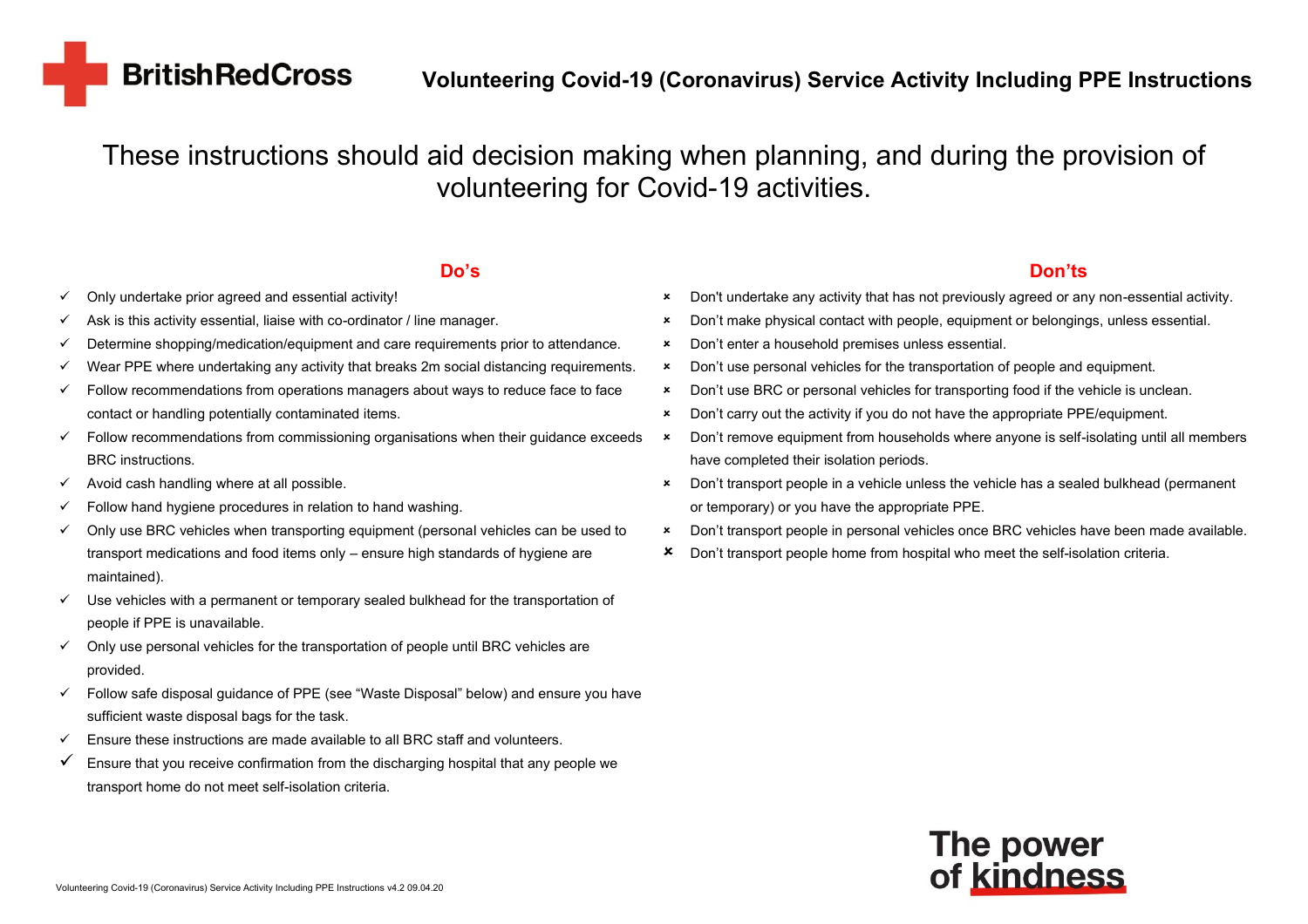# Potential equipment required for safe delivery of service

| Gloves                                                                               | FFP3 / N95 Masks                                                                                            |
|--------------------------------------------------------------------------------------|-------------------------------------------------------------------------------------------------------------|
| Disposable Plastic Apron                                                             | Eye / Face Protection                                                                                       |
| Disposable Fluid Repellent Coverall / Gown<br>$\bullet$                              | Hand Sanitiser (>60% alcohol)                                                                               |
| Fluid Repellent (Type IIR) Surgical Masks<br>$\bullet$                               | Clinell Wipes for regular decontamination and cleaning of<br>vehicle/equipment/environment high touchpoints |
| Chlorine solution 1000ppm for vehicle cleaning (eq. Milton<br>$\bullet$<br>solution) | <b>Waste Disposal Bags</b>                                                                                  |

## Activity list against PPE requirements

| Service<br>Grouping | Activity             | Social<br>Distancing<br>(2 Metres) | Handwashing<br>or sanitiser<br>$( > 60\% )$<br>alcohol) | Gloves | Disposable<br><b>Plastic</b><br>Apron | Disposable<br>Fluid<br>Repellent<br>Coverall /<br>Gown | Fluid<br>Repellent<br>(Type IIR)<br>Surgical<br>Masks | FFP3/<br>N95<br>Masks | Eye /<br>Face<br>Protection | Clinell<br>Wipes |
|---------------------|----------------------|------------------------------------|---------------------------------------------------------|--------|---------------------------------------|--------------------------------------------------------|-------------------------------------------------------|-----------------------|-----------------------------|------------------|
|                     | Delivery of food to  | $\checkmark$                       | ✓                                                       |        |                                       |                                                        | √Sessional                                            |                       |                             | ✓                |
|                     | doorstep             |                                    |                                                         |        |                                       |                                                        | use (if no                                            |                       |                             |                  |
|                     |                      |                                    |                                                         |        |                                       |                                                        | social                                                |                       |                             |                  |
|                     |                      |                                    |                                                         |        |                                       |                                                        | distancing)                                           |                       |                             |                  |
| Doorstep            | Delivery of          | $\checkmark$                       | $\checkmark$                                            |        |                                       |                                                        | $\checkmark$ Sessional                                |                       |                             | ✓                |
|                     | medication/equipment |                                    |                                                         |        |                                       |                                                        | use (if no                                            |                       |                             |                  |
|                     | to doorstep          |                                    |                                                         |        |                                       |                                                        | social                                                |                       |                             |                  |
|                     |                      |                                    |                                                         |        |                                       |                                                        | distancing)                                           |                       |                             |                  |
|                     | Advising family /    | $\checkmark$                       | $\checkmark$                                            |        |                                       |                                                        | $\checkmark$ Sessional                                |                       |                             | ✓                |
|                     | Emotional support /  |                                    |                                                         |        |                                       |                                                        | use (if no                                            |                       |                             |                  |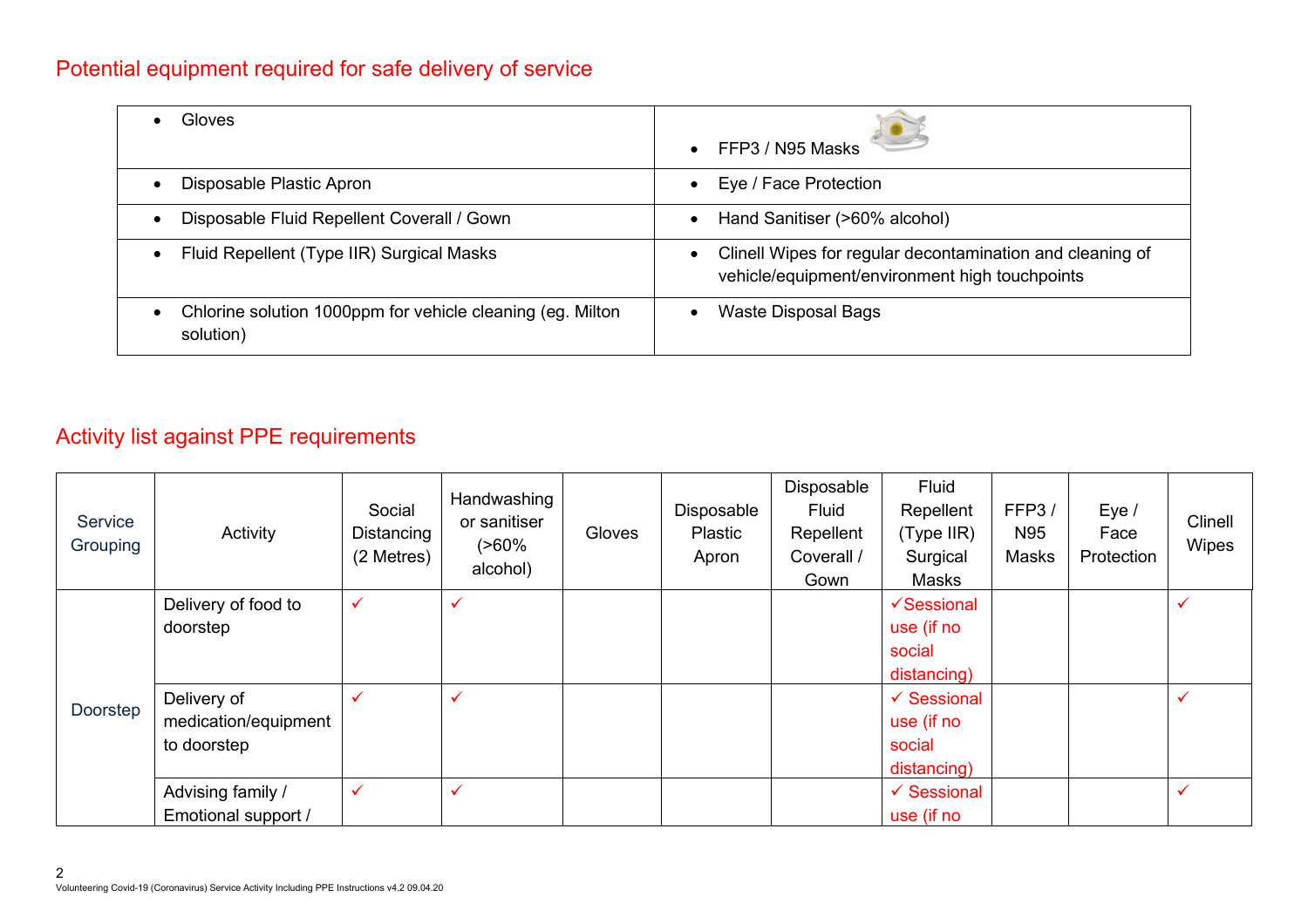| Service<br>Grouping | Activity                                         | Social<br>Distancing<br>(2 Metres) | Handwashing<br>or sanitiser<br>$( > 60\% )$<br>alcohol) | Gloves       | Disposable<br>Plastic<br>Apron | Disposable<br>Fluid<br>Repellent<br>Coverall /<br>Gown | Fluid<br>Repellent<br>(Type IIR)<br>Surgical<br>Masks         | FFP3/<br><b>N95</b><br>Masks | Eye /<br>Face<br>Protection | Clinell<br>Wipes |
|---------------------|--------------------------------------------------|------------------------------------|---------------------------------------------------------|--------------|--------------------------------|--------------------------------------------------------|---------------------------------------------------------------|------------------------------|-----------------------------|------------------|
|                     | Welfare checks /<br>Other advice                 |                                    |                                                         |              |                                |                                                        | social<br>distancing)                                         |                              |                             |                  |
|                     | Delivery of<br>medication/equipment<br>into home | $\checkmark$                       | $\checkmark$                                            |              |                                |                                                        | $\checkmark$ Sessional<br>use (if no<br>social<br>distancing) |                              |                             |                  |
|                     | Unpack and put food<br>items away                | $\checkmark$                       | $\checkmark$                                            |              |                                |                                                        | $\checkmark$ Sessional<br>use (if no<br>social<br>distancing) |                              |                             |                  |
|                     | <b>Collecting belongings</b>                     | $\checkmark$                       | $\checkmark$                                            |              |                                |                                                        | $\checkmark$ Sessional<br>use (if no<br>social<br>distancing) |                              |                             |                  |
| In home             | Checking wheelchair<br>for fit (own/BRC)         |                                    | $\checkmark$                                            | $\checkmark$ | $\checkmark$                   |                                                        | $\checkmark$ Sessional<br>use                                 |                              |                             | $\checkmark$     |
|                     | Transfer to/from<br>wheelchair                   |                                    | $\checkmark$                                            | $\checkmark$ | $\checkmark$                   |                                                        | $\checkmark$ Sessional<br>use                                 |                              |                             | $\checkmark$     |
|                     | Transfer to/from<br>vehicle                      |                                    | $\checkmark$                                            | $\checkmark$ | $\checkmark$                   |                                                        | $\checkmark$ Sessional<br>use                                 |                              |                             | $\checkmark$     |
|                     | Supporting SU to walk                            |                                    | $\checkmark$                                            | $\checkmark$ | $\checkmark$                   |                                                        | $\checkmark$ Sessional<br>use                                 |                              |                             | $\checkmark$     |
|                     | Home risk<br>assessment                          | $\checkmark$                       | $\checkmark$                                            |              |                                |                                                        | $\checkmark$ Sessional<br>use (if no<br>social<br>distancing) |                              |                             |                  |
|                     | Advising relatives                               | $\checkmark$                       | $\checkmark$                                            |              |                                |                                                        | $\checkmark$ Sessional<br>use (if no                          |                              |                             |                  |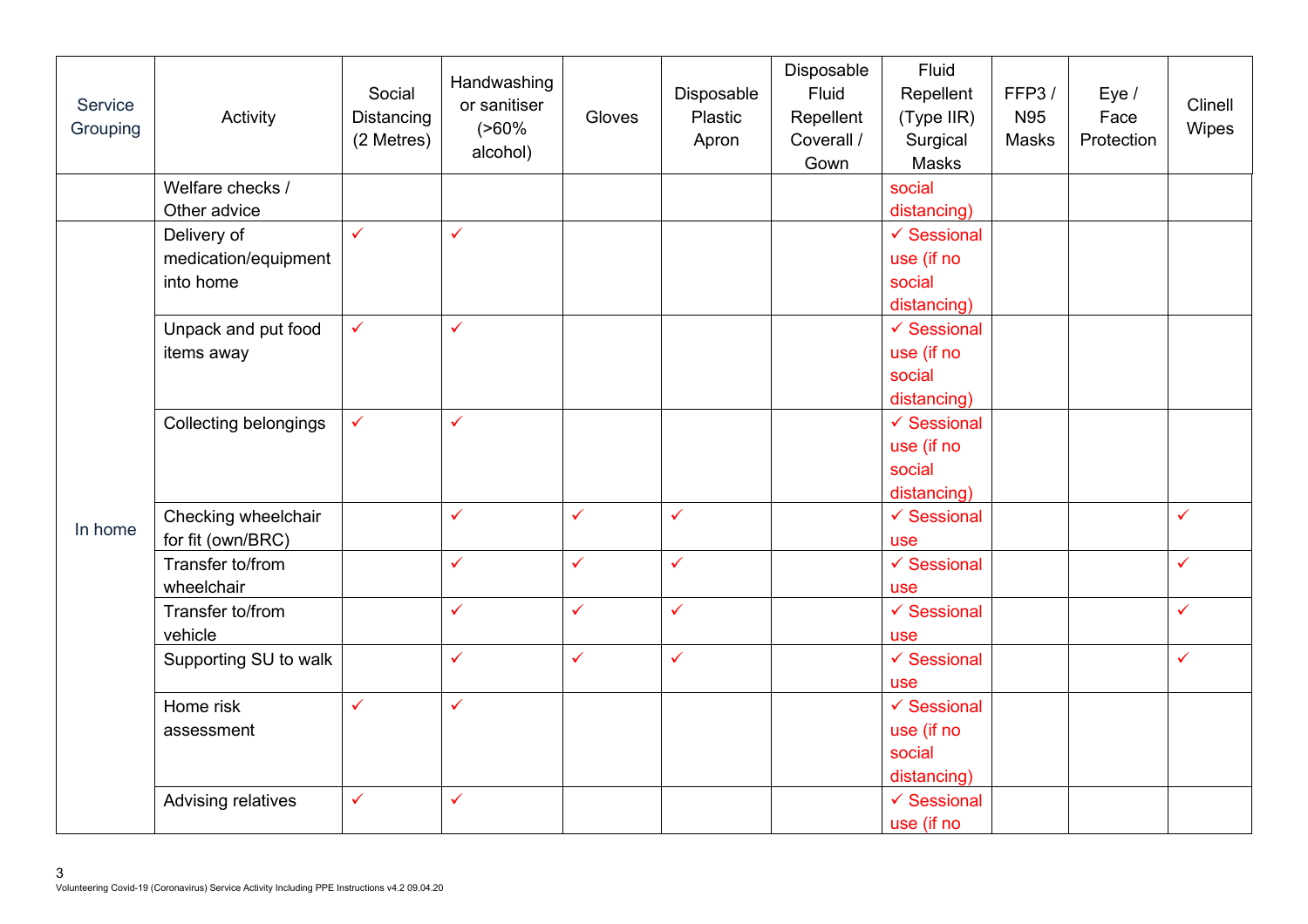| Service<br>Grouping | Activity                                               | Social<br>Distancing<br>(2 Metres) | Handwashing<br>or sanitiser<br>$( > 60\% )$<br>alcohol) | Gloves       | Disposable<br><b>Plastic</b><br>Apron | Disposable<br>Fluid<br>Repellent<br>Coverall /<br>Gown | Fluid<br>Repellent<br>(Type IIR)<br>Surgical<br>Masks         | FFP3/<br><b>N95</b><br>Masks | Eye /<br>Face<br>Protection                             | Clinell<br>Wipes |
|---------------------|--------------------------------------------------------|------------------------------------|---------------------------------------------------------|--------------|---------------------------------------|--------------------------------------------------------|---------------------------------------------------------------|------------------------------|---------------------------------------------------------|------------------|
|                     |                                                        |                                    |                                                         |              |                                       |                                                        | social<br>distancing)                                         |                              |                                                         |                  |
|                     | Preparing food                                         | $\checkmark$                       | $\checkmark$                                            |              |                                       |                                                        | $\checkmark$ Sessional<br>use (if no<br>social<br>distancing) |                              |                                                         |                  |
|                     | Domestic tasks                                         | $\checkmark$                       | $\checkmark$                                            |              |                                       |                                                        | $\checkmark$ Sessional<br>use (if no<br>social<br>distancing) |                              |                                                         |                  |
|                     | Manual handling of<br>equipment                        | $\checkmark$                       | $\checkmark$                                            |              |                                       |                                                        |                                                               |                              |                                                         |                  |
|                     | Moving and assisting<br>people                         |                                    | $\checkmark$                                            | $\checkmark$ | $\checkmark$                          |                                                        | $\checkmark$ Sessional<br>use                                 |                              |                                                         | $\checkmark$     |
|                     | Medication<br>administration                           |                                    | $\checkmark$                                            | $\checkmark$ | $\checkmark$                          |                                                        | $\checkmark$ Sessional<br>use                                 |                              | $\checkmark$<br>Sessional<br>Use (if risk<br>of slash)  | $\checkmark$     |
|                     | Personal care                                          |                                    | $\checkmark$                                            | $\checkmark$ | $\checkmark$                          |                                                        | $\checkmark$ Sessional<br>use                                 |                              | $\checkmark$<br>Sessional<br>Use (if risk<br>of splash) | $\checkmark$     |
|                     | <b>Aerosol Generating</b><br>Procedures (see<br>below) |                                    | $\checkmark$                                            | $\checkmark$ |                                       | $\checkmark$                                           |                                                               | $\checkmark$                 | $\checkmark$ (If risk<br>of splash)                     | $\checkmark$     |

|           | Transportation of food |  |  | essional         |  |  |
|-----------|------------------------|--|--|------------------|--|--|
| Logistics | / equipment between    |  |  | ۱۱۹۵<br>n<br>uou |  |  |
|           | facilities             |  |  |                  |  |  |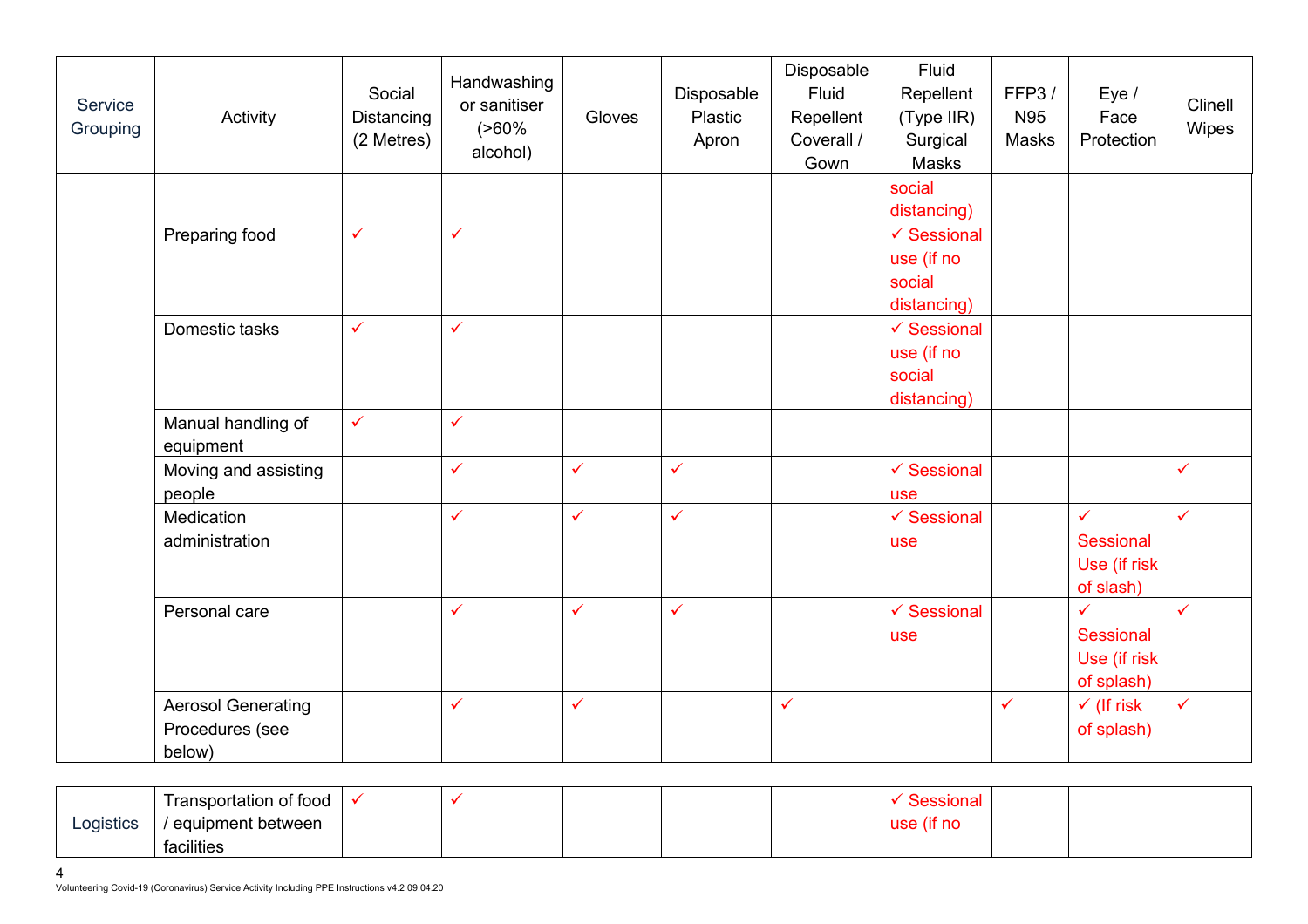| Service<br>Grouping | Activity                                                                                                    | Social<br>Distancing<br>(2 Metres) | Handwashing<br>or sanitiser<br>$( > 60\% )$<br>alcohol) | Gloves       | Disposable<br>Plastic<br>Apron | Disposable<br>Fluid<br>Repellent<br>Coverall /<br>Gown | Fluid<br>Repellent<br>(Type IIR)<br>Surgical<br>Masks         | FFP3/<br><b>N95</b><br>Masks | Eye /<br>Face<br>Protection | Clinell<br>Wipes |
|---------------------|-------------------------------------------------------------------------------------------------------------|------------------------------------|---------------------------------------------------------|--------------|--------------------------------|--------------------------------------------------------|---------------------------------------------------------------|------------------------------|-----------------------------|------------------|
|                     |                                                                                                             |                                    |                                                         |              |                                |                                                        | social<br>distancing)                                         |                              |                             |                  |
|                     |                                                                                                             |                                    |                                                         |              |                                |                                                        |                                                               |                              |                             |                  |
|                     | Driving SU from<br>hospital/home/urgent<br>medical appointments<br>(BRC vehicle with<br>sealed bulkhead)    | $\checkmark$                       | $\checkmark$                                            |              |                                |                                                        |                                                               |                              |                             |                  |
|                     | Driving SU from<br>hospital/home/urgent<br>medical appointments<br>(BRC vehicle without<br>sealed bulkhead) | $\checkmark$                       | $\checkmark$                                            |              |                                |                                                        | $\checkmark$ Sessional<br>use (if no<br>social<br>distancing) |                              |                             |                  |
| Transport           | Collecting belongings                                                                                       | $\checkmark$                       | $\checkmark$                                            |              |                                |                                                        | $\checkmark$ Sessional<br>use (if no<br>social<br>distancing) |                              |                             |                  |
|                     | Collecting<br>medications                                                                                   | $\checkmark$                       | $\checkmark$                                            |              |                                |                                                        | $\checkmark$ Sessional<br>use (if no<br>social<br>distancing) |                              |                             |                  |
|                     | Checking wheelchair<br>for fit (own/BRC)                                                                    |                                    | $\checkmark$                                            | $\checkmark$ | $\checkmark$                   |                                                        | $\checkmark$ Sessional<br>use                                 |                              |                             | $\checkmark$     |
|                     | Transfer to/from<br>wheelchair                                                                              |                                    | $\checkmark$                                            | $\checkmark$ | $\checkmark$                   |                                                        | $\checkmark$ Sessional<br>use                                 |                              |                             | $\checkmark$     |
|                     | Transfer to/from<br>vehicle                                                                                 |                                    | $\checkmark$                                            | $\checkmark$ | $\checkmark$                   |                                                        | $\checkmark$ Sessional<br>use                                 |                              |                             | $\checkmark$     |
|                     | Supporting SU to walk                                                                                       |                                    | $\checkmark$                                            | $\checkmark$ | $\checkmark$                   |                                                        | $\checkmark$ Sessional<br>use                                 |                              |                             | $\checkmark$     |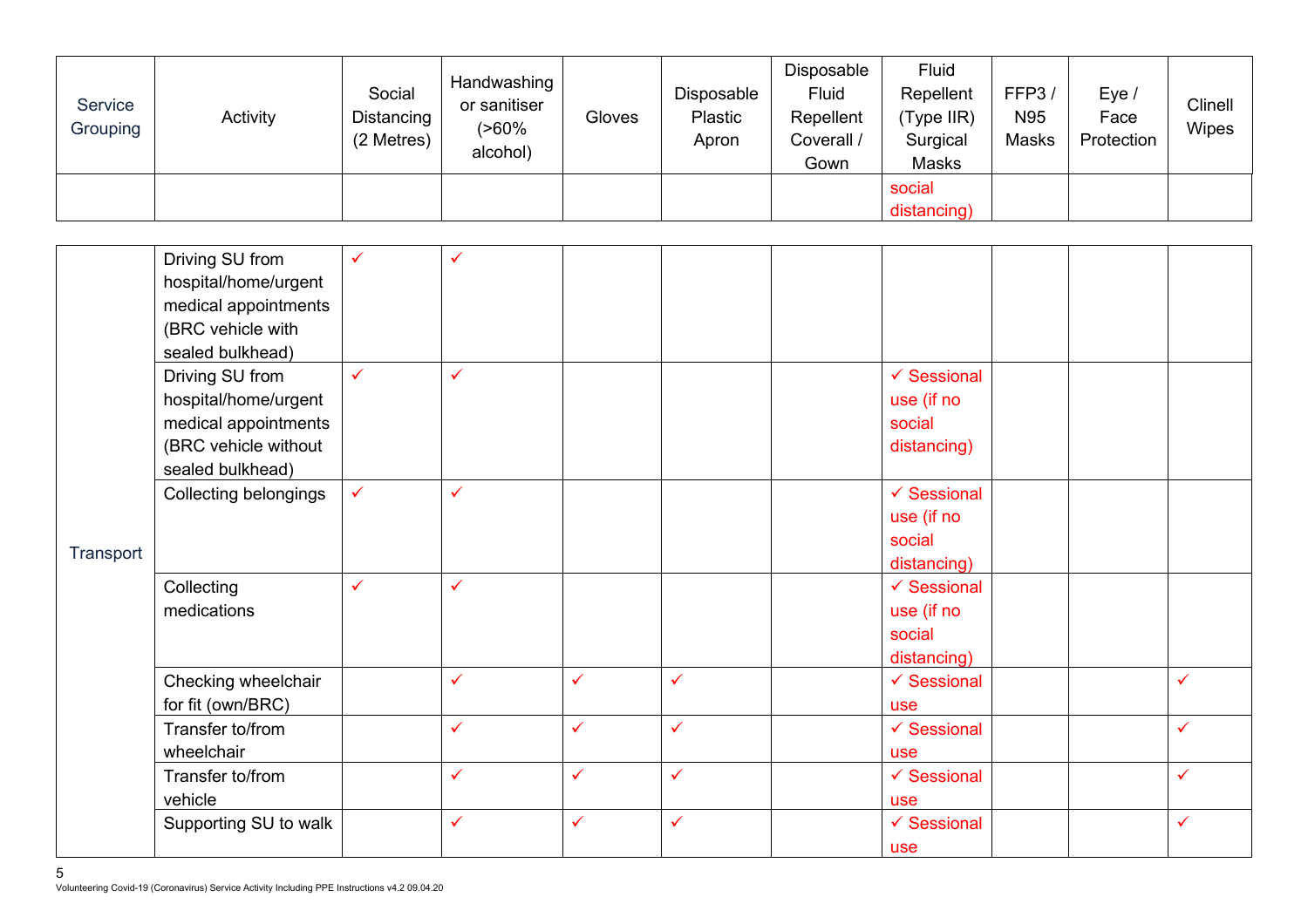| Service<br>Grouping | Activity                                               | Social<br>Distancing<br>(2 Metres) | Handwashing<br>or sanitiser<br>$( > 60\% )$<br>alcohol) | Gloves       | Disposable<br><b>Plastic</b><br>Apron | Disposable<br>Fluid<br>Repellent<br>Coverall /<br>Gown | Fluid<br>Repellent<br>(Type IIR)<br>Surgical<br>Masks         | FFP3/<br>N95<br>Masks | Eye /<br>Face<br>Protection | Clinell<br>Wipes |
|---------------------|--------------------------------------------------------|------------------------------------|---------------------------------------------------------|--------------|---------------------------------------|--------------------------------------------------------|---------------------------------------------------------------|-----------------------|-----------------------------|------------------|
|                     | Vehicle cleaning<br>(between service<br>users)         | $\checkmark$                       | $\checkmark$                                            | $\checkmark$ | $\checkmark$                          |                                                        |                                                               |                       |                             | $\checkmark$     |
|                     | Vehicle cleaning (end<br>of shift)                     | ✓                                  | $\checkmark$                                            | $\checkmark$ | $\checkmark$                          |                                                        |                                                               |                       |                             | ✓                |
|                     | Manual handling of<br>equipment                        | $\checkmark$                       | $\checkmark$                                            | $\checkmark$ |                                       |                                                        | $\checkmark$ Sessional<br>use (if no<br>social<br>distancing) |                       |                             |                  |
|                     | Moving and assisting<br>people                         |                                    | ✓                                                       | $\checkmark$ | $\checkmark$                          |                                                        | $\checkmark$ Sessional<br>use                                 |                       |                             | $\checkmark$     |
|                     | <b>Aerosol Generating</b><br>Procedures (see<br>below) |                                    | $\checkmark$                                            | $\checkmark$ | $\checkmark$                          |                                                        |                                                               | $\checkmark$          | ✓                           | ✓                |

|        | Supporting the          |  |  |  |  |  |
|--------|-------------------------|--|--|--|--|--|
|        | capacity of the         |  |  |  |  |  |
|        | national helpline       |  |  |  |  |  |
| Remote | Providing advice and    |  |  |  |  |  |
|        | support to the isolated |  |  |  |  |  |
|        | and the vulnerable via  |  |  |  |  |  |
|        | the national helpline   |  |  |  |  |  |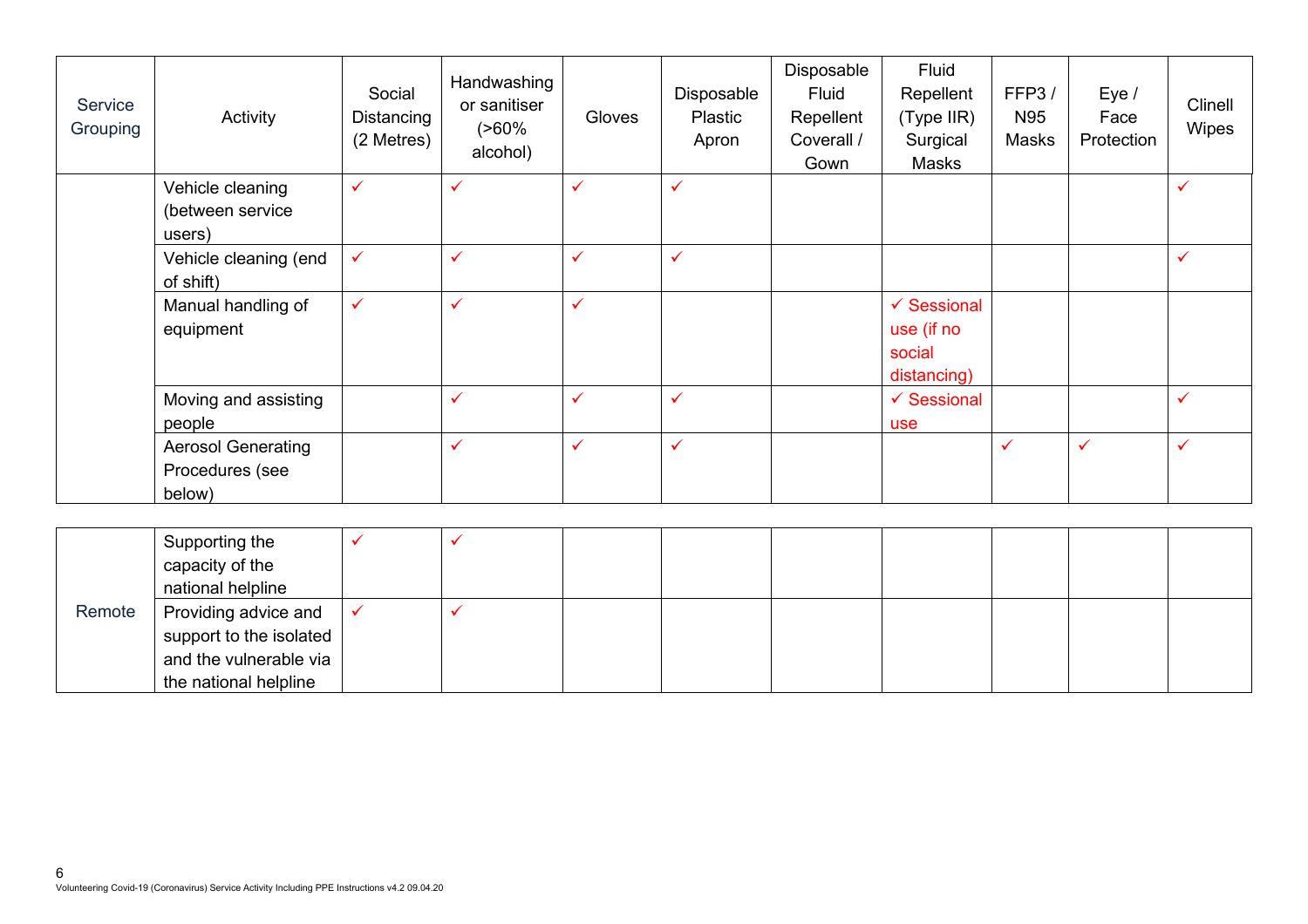#### Single / Sessional Use

Single use refers to disposal of PPE or decontamination of reusable items after each activity. Dispose or decontaminate reusable items after each patient contact as per Standard Infection Control Precautions (SICPs).

A session refers to series of activities undertaken during a period of time in a specific setting (e.g. a shift spent transporting people without any direct care or multiple activities delivered in a single household). A session ends when the staff member or volunteer leaves the specific setting. PPE should be disposed of after each session or earlier if damaged, soiled, or uncomfortable.

#### Aerosol Generating Procedures

Some service users will undergo **Aerosol Generating Procedures (AGPs)** in their homes or other care setting.

AGPs include (but are not limited to):

- Tracheotomy/tracheostomy procedures
- Manual ventilation
- Open suctioning
- Non-invasive ventilation (NIV) e.g. Bi-level Positive Airway Pressure (BiPAP) and Continuous Positive Airway Pressure ventilation (CPAP)
- High-flow Nasal Oxygen (HFNO)

If you must carry out a home visit, phone ahead and establish what times of the day the patient is performing or undergoing an AGP. Staff should ensure they visit at least 1 hour after the AGP has finished. This will provide adequate time for the aerosols to dissipate.

If visiting whilst the patient is performing or undergoing an AGP cannot be avoided support workers will need to wear FFP3 masks or identify a suitable practitioner who is both face fit tested and has access to FFP3 mask.

If you are in any doubt as to whether a procedure is an AGP please seek expert guidance.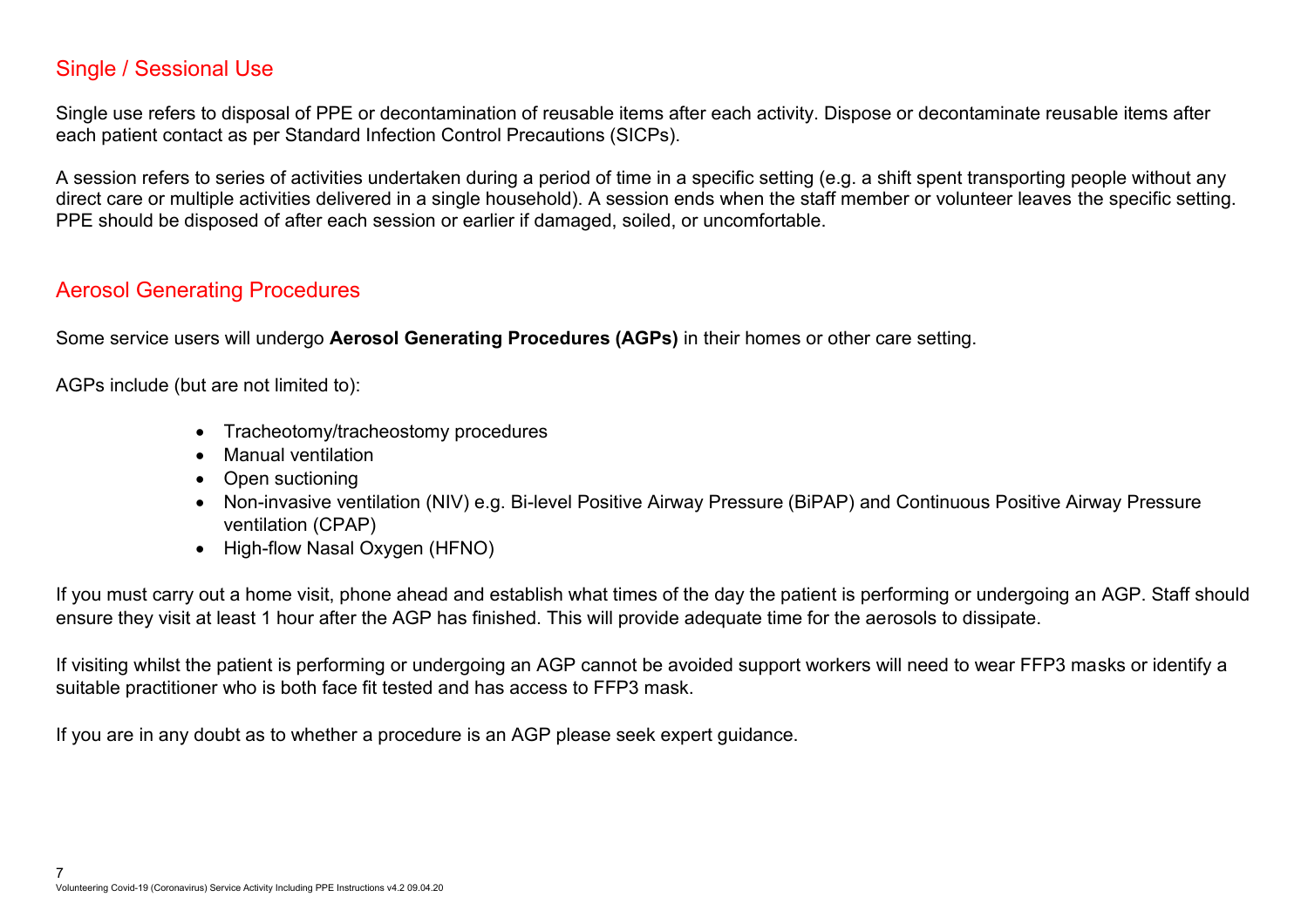### Guidance for putting on, taking off and disposing of PPE

Public Health England quick guide showing the putting on of PPE for non-AGPs (use of fluid-resistant (type IIR) surgical mask [https://assets.publishing.service.gov.uk/government/uploads/system/uploads/attachment\\_data/file/875211/Putting\\_on\\_PPE\\_for\\_non](https://assets.publishing.service.gov.uk/government/uploads/system/uploads/attachment_data/file/875211/Putting_on_PPE_for_non-aerosol_generating_procedures_quick_guide.pdf)aerosol\_generating\_procedures\_quick\_quide.pdf

Public Health England instructional video showing the putting on of PPE for AGPs (use of FFP3/N95 mask) [https://youtu.be/kKz\\_vNGsNhc](https://youtu.be/kKz_vNGsNhc)

Public Health England instructional video showing the safe removal (taking off) and disposal of PPE [https://assets.publishing.service.gov.uk/government/uploads/system/uploads/attachment\\_data/file/875212/Taking\\_off\\_PPE\\_for\\_non](https://assets.publishing.service.gov.uk/government/uploads/system/uploads/attachment_data/file/875212/Taking_off_PPE_for_non-aerosol_generating_procedures_quick_guide.pdf)aerosol generating procedures quick quide.pdf

Public Health England instructional video showing the safe removal (taking off) and disposal of PPE <https://youtu.be/oUo5O1JmLH0>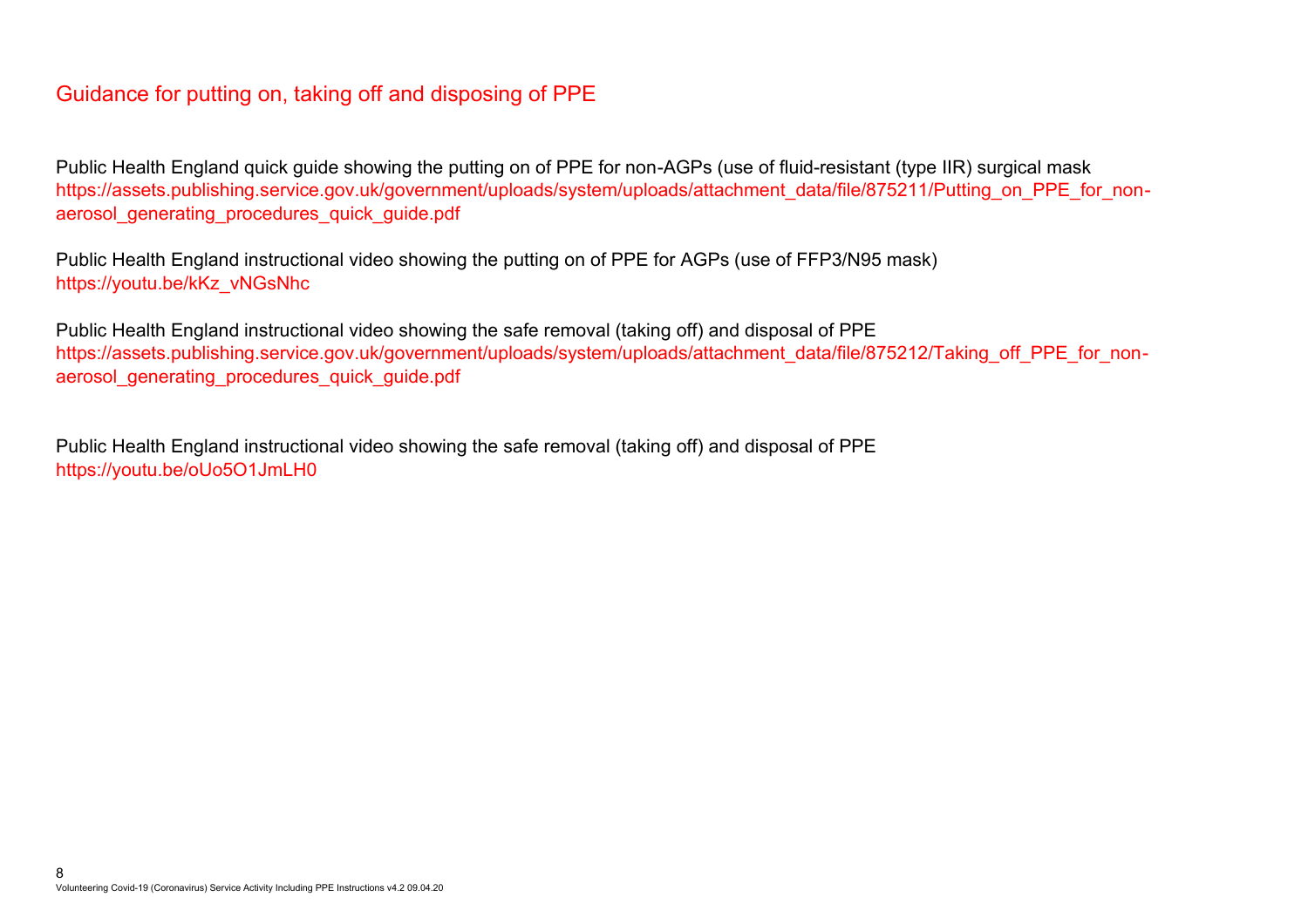#### Waste Management

New personal protective equipment must be used for each episode of care. It is essential that personal protective equipment is stored securely within disposable rubbish bags.

These bags should be placed into another bag, tied securely and kept separate from other waste within the room. This should be put aside for at least 72 hours before being put in the usual household waste bin for disposal.

#### Decontamination of vehicles and equipment

After each journey the seats and touchpoints (steering wheel, handles, seatbelts, keys etc) must be wiped with Clinell wipes. At the end of each shift all surfaces inside the vehicle must be thoroughly cleaned with a chlorine solution of 1000ppm (e.g. Milton) and left to dry.

Only equipment that does not pose a Covid-19 contamination risk should be cleaned using a wet steam cleaner. This does not apply to superheated (dry) steam cleaners used in CMAS as they do not generate an aerosol risk. Equipment must not be removed from households where anyone is self-isolating until all members of that household have completed their isolation periods. To remove equipment before this time would pose a contamination risk.

#### Self-isolation Information

[https://www.gov.uk/government/publications/covid-19-stay-at-home-guidance/stay-at-home-guidance-for-households-with-possible-coronavirus](https://www.gov.uk/government/publications/covid-19-stay-at-home-guidance/stay-at-home-guidance-for-households-with-possible-coronavirus-covid-19-infection)[covid-19-infection](https://www.gov.uk/government/publications/covid-19-stay-at-home-guidance/stay-at-home-guidance-for-households-with-possible-coronavirus-covid-19-infection)

#### **Shielding**

9

[https://www.gov.uk/government/publications/guidance-on-shielding-and-protecting-extremely-vulnerable-persons-from-covid-19/guidance-on](https://www.gov.uk/government/publications/guidance-on-shielding-and-protecting-extremely-vulnerable-persons-from-covid-19/guidance-on-shielding-and-protecting-extremely-vulnerable-persons-from-covid-19)[shielding-and-protecting-extremely-vulnerable-persons-from-covid-19](https://www.gov.uk/government/publications/guidance-on-shielding-and-protecting-extremely-vulnerable-persons-from-covid-19/guidance-on-shielding-and-protecting-extremely-vulnerable-persons-from-covid-19)

#### Social Distancing Information

[https://www.gov.uk/government/publications/full-guidance-on-staying-at-home-and-away-from-others/full-guidance-on-staying-at-home-and](https://www.gov.uk/government/publications/full-guidance-on-staying-at-home-and-away-from-others/full-guidance-on-staying-at-home-and-away-from-others)[away-from-others](https://www.gov.uk/government/publications/full-guidance-on-staying-at-home-and-away-from-others/full-guidance-on-staying-at-home-and-away-from-others)